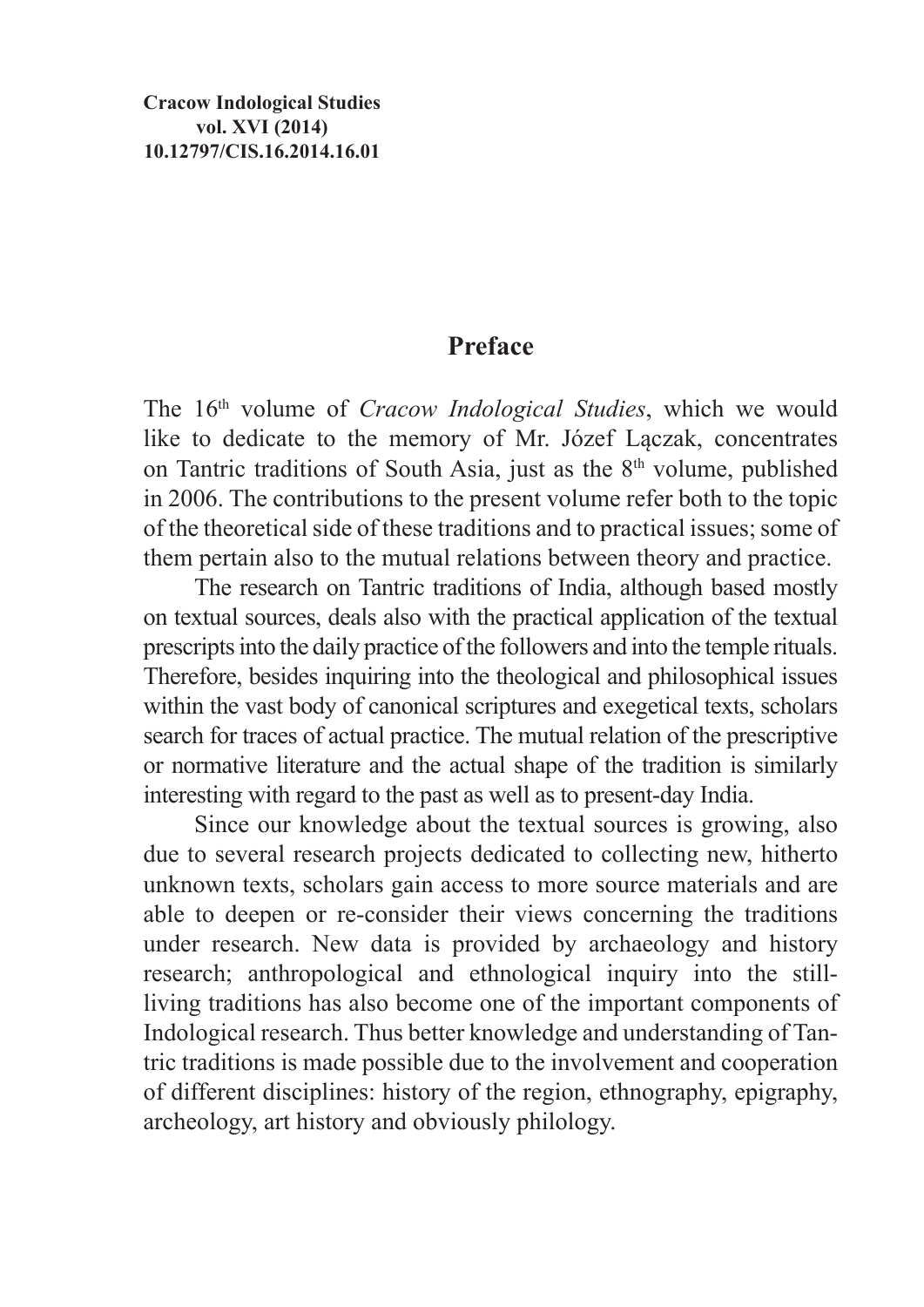The present 16th volume of *Cracow Indological Studies* is therefore meant for contributions concerning several issues connected with the new developments in the study on the textual sources as well as the more practical dimensions of Tantric traditions.

Tantric traditions of South Asia created rich literature, an extensive part of which was viewed as canonical and revealed by the highest god himself, though collected and systematized by men. The theoretical needs imposed by the canonical scriptures, claiming also to belong to Brahmins (which very often was the case because it was mostly Brahmins who created them), were meeting the practical needs of the actual situation. Traditions, existing in the particular space and time, in their daily practice had to acknowledge and react to those needs. Some of these traditions were heterodox, unconventional and they openly presented their sometimes controversial views despite the critical opinions of the Brahmanical and orthodox milieu. Other ones tried as much as possible to adapt their ideas to the mainstream of the surrounding traditions. Thus, being subject to internal and external influences, they included elements rooted in the orthodox cults, but also those coming from the local and heterodox cults; some of them contain also elements which transgress orthodox norms. The process of combining strands of different traditions can be observed for example in the South of India, where the Brahmanical culture was interacting with the local, social specificity and local religious traditions of Dravidian origin.

Additionally, the theoretical canon has to interact with the ritualistic and technical needs of religious practice arising from the necessity of ensuring the proper place of worship, adequate representation of the god and efficient procedure of worshipping him.

The relation of the theory and practice draws attention of several scholars, therefore the present volume inscribes also in these streams of Indological research.1 Axel Michaels, in his *General Preface* 

<sup>1</sup> One can refer here for example to the volumes resulting from the research of the group of scholars working in Heidelberg in the frame of the Collaborative Research Center *Dynamics of Rituals*.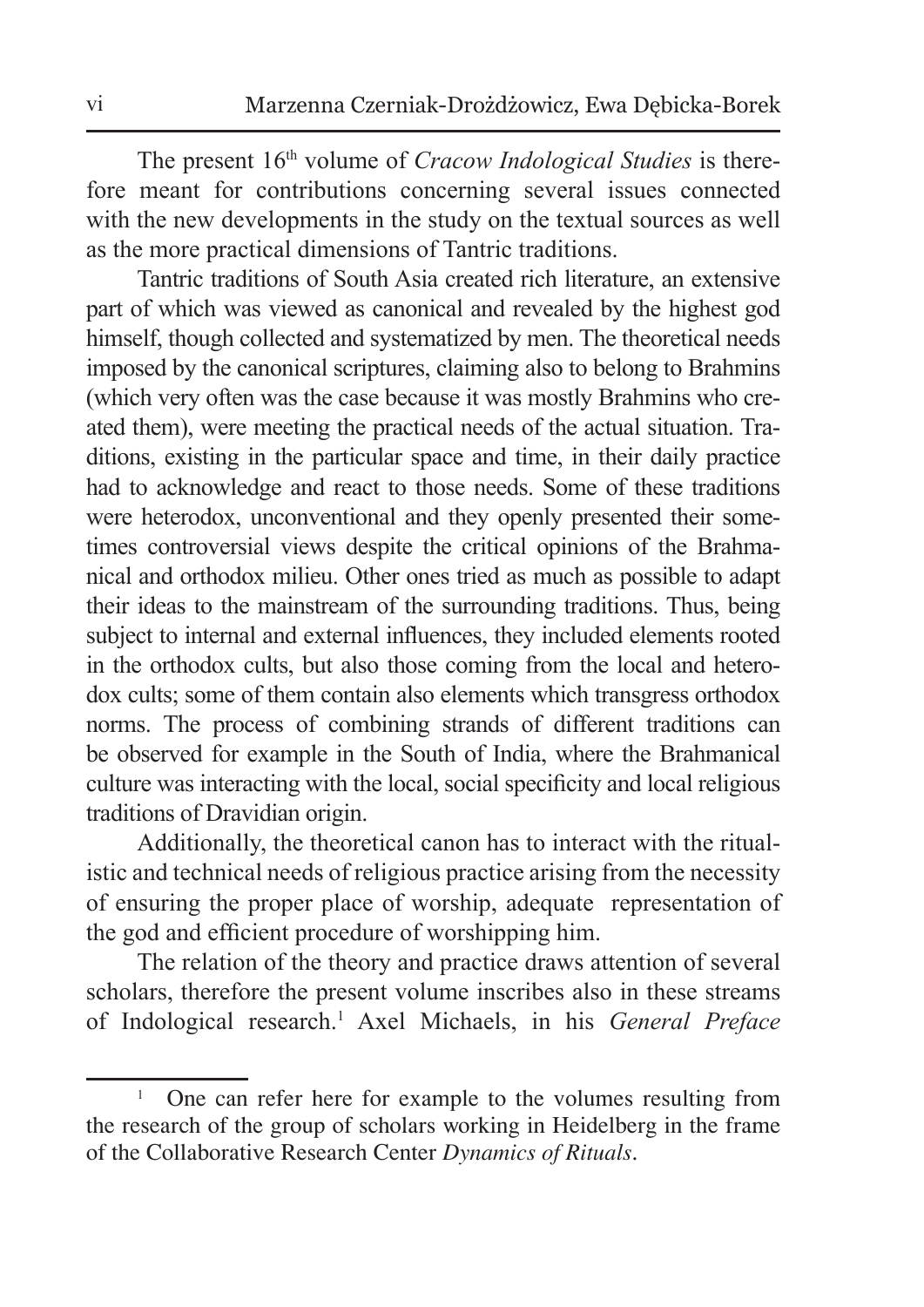*to the* "*Heidelberg Studies in South Asian Rituals*", points out that the study of rituals in South Asia for a long time existed in between philology and anthropology, but nowadays more often field-work and the study of texts are combined.<sup>2</sup> It makes Indological research more interdisciplinary. Nevertheless, the research on textual sources still becomes indispensable to the acquisition of knowledge about theoretical doctrines as well as practical aspects of the traditions under research. However, not having enough sources about the history of reception of the theoretical texts (see for example Rastelli, in the present volume), we have to be cautious about referring scriptures to present-day ritualistic practice directly. The authors of the *Words and Deeds* volume even warn us about such danger.<sup>3</sup> Similarly, some of the authors of the present volume draw our attention to the fact that the texts are usually normative and that it would be difficult to answer the question to what extent they were put into practice. Nevertheless, theoretical rules were probably quite often influenced by actual contemporary practice and also by contemporary context.4 Thus in the texts one

<sup>3</sup> Gengnagel, Hüsken and Raman (Gengnagel et al. 2005: 18) write: "However, a reliance on field observations should not induce one to read ancient texts in the light of present day practice, for this would be tantamount to assuming that such texts corroborate actual practice despite obvious discrepancies between the two. Those who are philologists, though, should be clear about the distinction between theological literature and ritual texts. The latter are often meant to be read and understood in close connection with particular ritual actions, their prescriptions being permanently connected to interpretive performances. A philological approach which narrowly and exclusively focuses on linguistic criteria is not appropriate for the study of texts composed in order to communicate a subjectmatter which should be comprehensible within a milieu of ritual practitioners. Hence, Colas makes a strong plea for situating ritual texts within their historical context. The challenge his article poses is addressed in one way or the other by all the papers in these two volumes."

<sup>4</sup> About the role of the texts in contexts and the role of exegesis in constituting this context see for example Timm 1992.

<sup>&</sup>lt;sup>2</sup> Michaels 2005.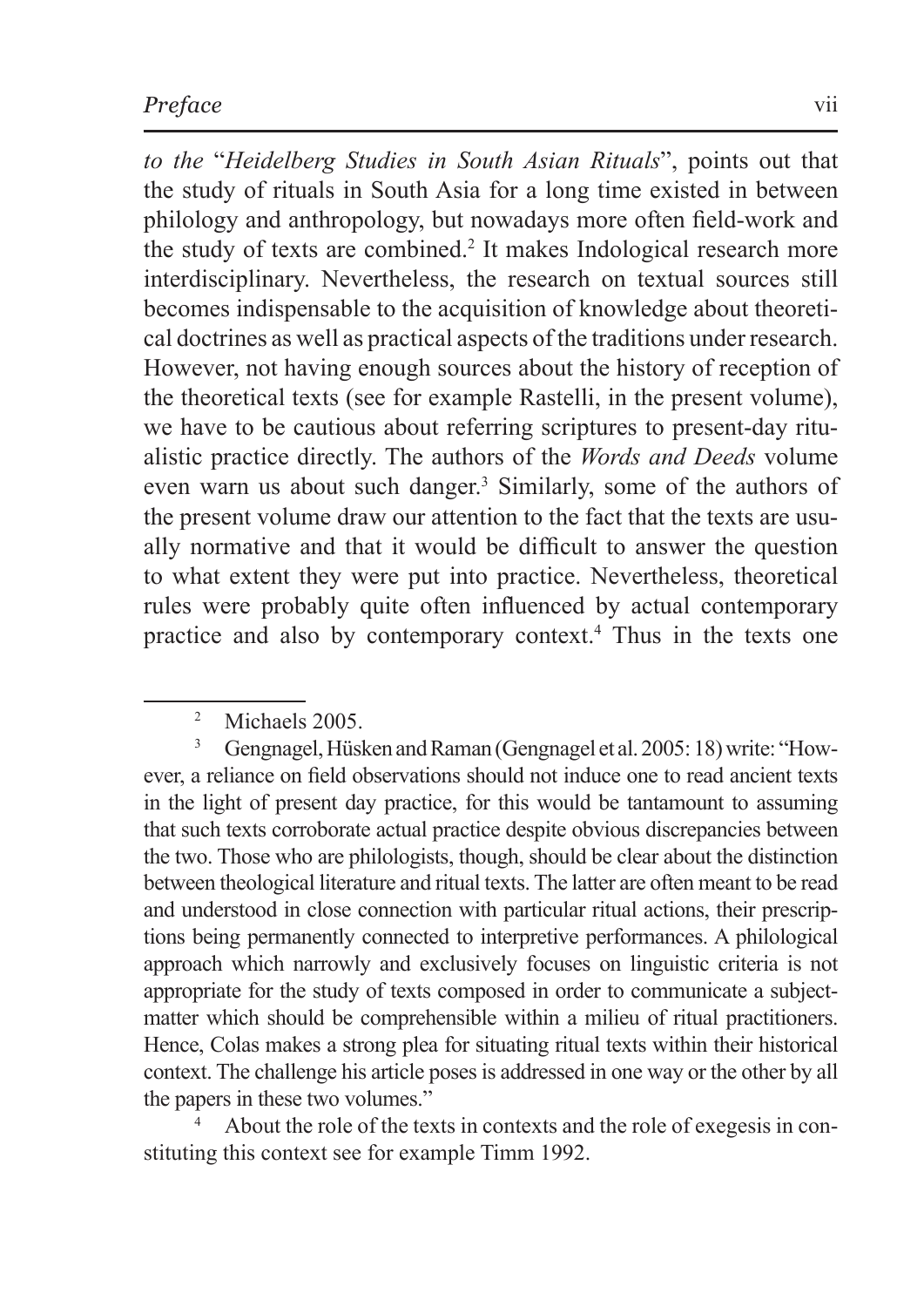can find traces of insertions which document the particular stage in the history of the development of a tradition. Sometimes the texts included and described some notions which cannot be observed later. Even if we admit that the appearance of some notions and, for example, some specific classifications could have been slightly artificial and secondary attempts to fill some postulated gaps within a doctrine, they nevertheless could really document a historical reality of a particular epoch. Such could be the case of different categories of devotees listed and described in some Tantric texts (see for example Acri, in the present volume).

An important tool for better understanding of the practical side of the religion, to which some contributors of our volume refer, are the epigraphical sources. Inscriptions, not only from India but also from South-East Asia, can provide us with the knowledge of actual ways of performing rites.<sup>5</sup> Alexis Sanderson, writing about the limitations of the Śaiva literature as evidence of Śaiva reality, points out that one of these limitations is the prescriptive character of the sources which "(...) means that they tell Saivas what to do and what to think (and why they should do so) but disclose very little about the prevalence of the practices and beliefs that they advocate, of where or when they originated, of where and when they spread, or of the institutional infrastructure and patronage that enabled and sustained these developments".<sup>6</sup> Therefore epigraphical sources coming from the places and objects of worship, temples, pilgrimage centers, inscriptions on stone and copper plates, even if, as Sanderson notices<sup>7</sup>, incomplete and uneven, can overcome at least some of these limitations.<sup>8</sup>

- <sup>6</sup> Sanderson 2013: 215.
- <sup>7</sup> Sanderson 2013: 218.

<sup>8</sup> Sanderson (Sanderson 2013: 218) says about inscriptions: "Supplemented by the evidence of the legends and depictions found on the seals and coin issues of certain kings they enable us to learn much more than the prescriptive texts reveal about the chronology, spread, and patronage of religious movements in India and beyond, to work towards a view of their relative

<sup>5</sup> See for example Colas 2005, Sanderson 2003–2004, 2013.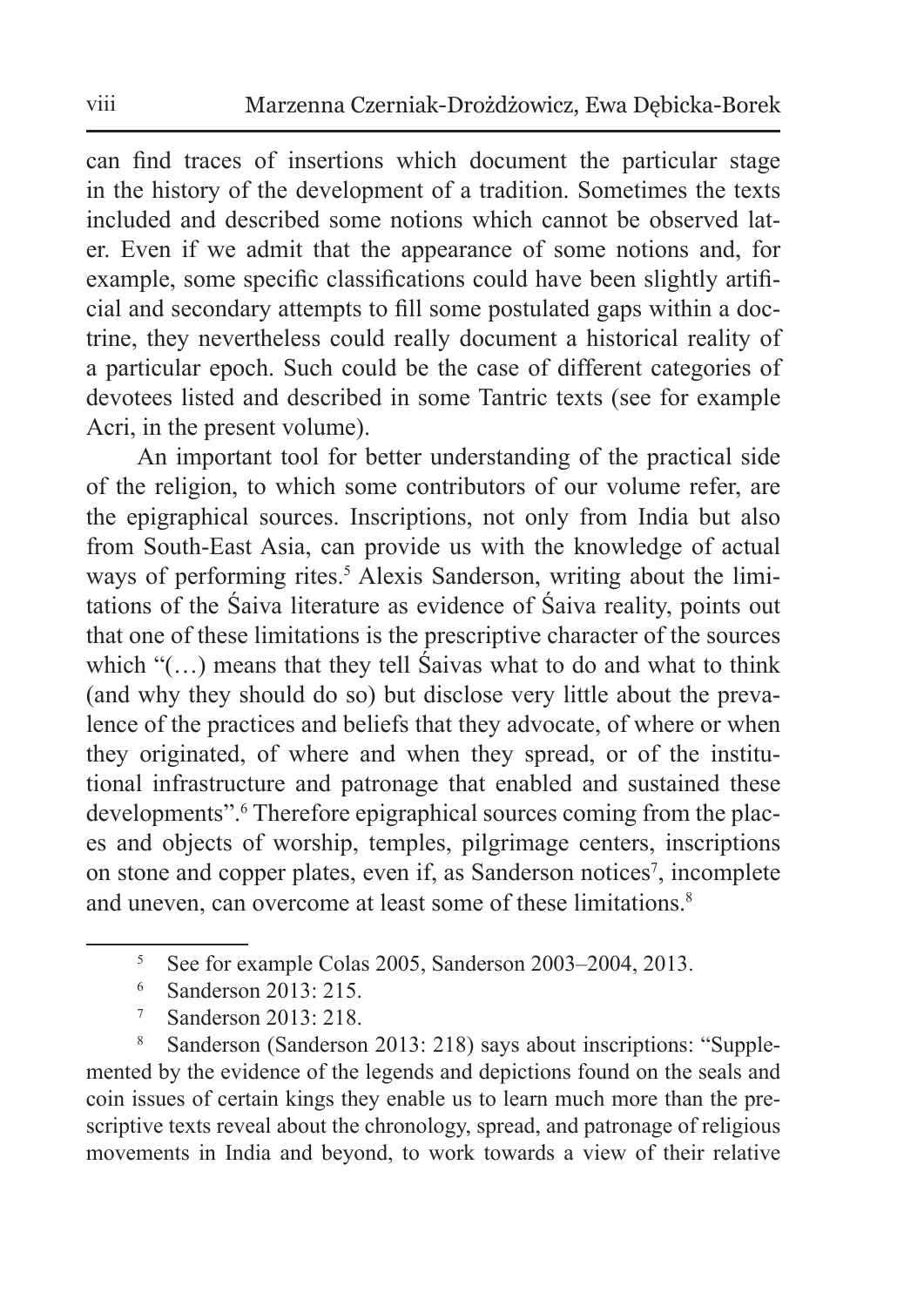The contributions to the volume inscribe in yet another very urgent mission of Indology connected with the preservation and research on original, unknown and unpublished sources. As G. Colas wrote: "A sense of historical urgency haunts any honest indologist who, in order to reach a more balanced picture of the history of Indian literature, cannot confine his research to well-known texts and Indian and Western views on them which took definite shape in the twentieth century. He has to save, edit and publish many manuscript works that are literally on the point of disintegrating."9

These and many other subjects important for the recent Indological research have their exponents among the authors of the present volume.

In his article entitled "Vedic Predecessors of One Type of Tantric Ritual", Shingo Einoo demonstrates that the concept of various usages of the same ritual element in anticipation of different effects attested in Tantric texts might be traced back to the latest layer of the Vedic literature. His investigation starts with the passage from the *Parātriṃśikā* (9–16), which reads that the mantra '*sauḥ*' brings different results depending on the length of its mental recitation. Similarly, for example, the collection of *rāstrabhrt mantras*, intended to support the kingdom and applied originally at the specific moment of the Agnicayana, happened to be put into another ritual context and used independently for different purposes depending on one's wish. Moreover, in the Vedic context the same ritual element might be also interpreted variously depending on the level of the *śrauta* ritual system. In the opinion of Einoo, this diversity of applications and interpretations of the same element might be connected to the Vedic belief in the extraordinary power of a *śrauta* sacrifice resulting in its various

strength in various regions and periods, and to see important elements of these traditions and their institutions that are not mentioned in the prescriptive literature or if mentioned are not emphasized."

<sup>9</sup> Colas 2005. Here also we can find his very useful and interesting observations concerning the problems of researching Indian religious and ritualistic texts.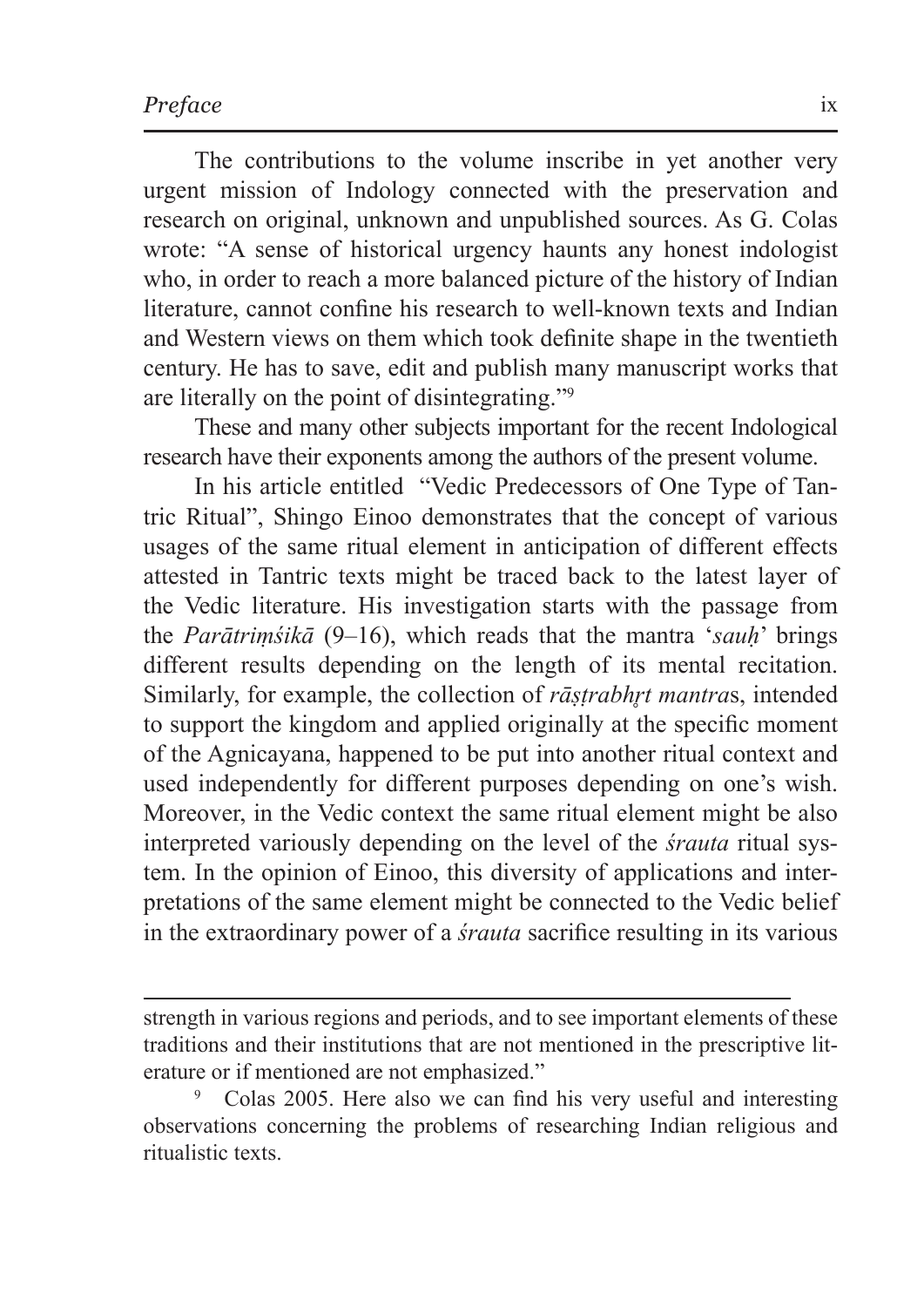efficacies. This leads the author to the conclusion: "We cannot assume direct relations between the Vedic and Tantric rituals but the ritual applications of one and the same mantra of a certain deity for a variety of effects may be understood as a remote survival of the firm belief of the Vedic Brahmins in their powerful ritual system."

The aim of Andrea Acri's paper entitled "The Śaiva Atimārga in the Light of *Niśvāsaguhya* 12.1–22ab" is to contribute to the understanding of the hardly documented stage of Śaivism. The text in question, namely the *Niśvāsaguhya*, belongs to the earliest known corpus of the Mantramārga that "was composed in a historical period in which the traditions of the Atimārga and Mantramārga shared several elements in common and were just beginning to differentiate themselves as distinct, and competing, systems of salvation within the Śaiva stream." Theauthor concentrates ontheverses of *Niśvāsaguhya* 12.1–22ab, which refer to the soteriological means and goals of the little known Atimārga groups of the Pāñcārthika Pāśupatas, the followers of Pramāṇaśāstras, the Kārukas and the Vaimalas. He attempts to show that some of these verses might be directly derived from the Pāśupata sources, whereas the others might be read as "revealing information on the self-perception of the Mantramārga in respect to Atimārga Śaivism."

The strategies of incorporation of the pre-existing practice of scrying (called *prasenā, prasīnā, prasannā, pratisenā* or *senikā*) into theŚaiva Mantramārga are discussed by Somadeva Vasudeva inthepaper "*Prasenā*, *Prasīnā* & *Prasannā*: The Evidence of the *Niśvāsaguhya* and the *Tantrasadbhāva*". The reason behind appropriating them into the early Mantramārga must have been their significant popularity suggested by contemporaneous literary works. Still, as the author notices, in the case of the Śaiva literary corpus, different attitudes towards the divination can be distinguished. Whereas the exegetical works almost neglect it (Abhinavagupta in his *Tantrāloka* does not mention it at all and his commentator Jayaratha refers to it in a simile), within the revealed scriptures, starting with the *Niśvāsaguhya* itself, it becomes a recurrent motif. Taking into account the extensive textual dependency between the *Niśvāsa* corpus, the *Svacchandatantra* and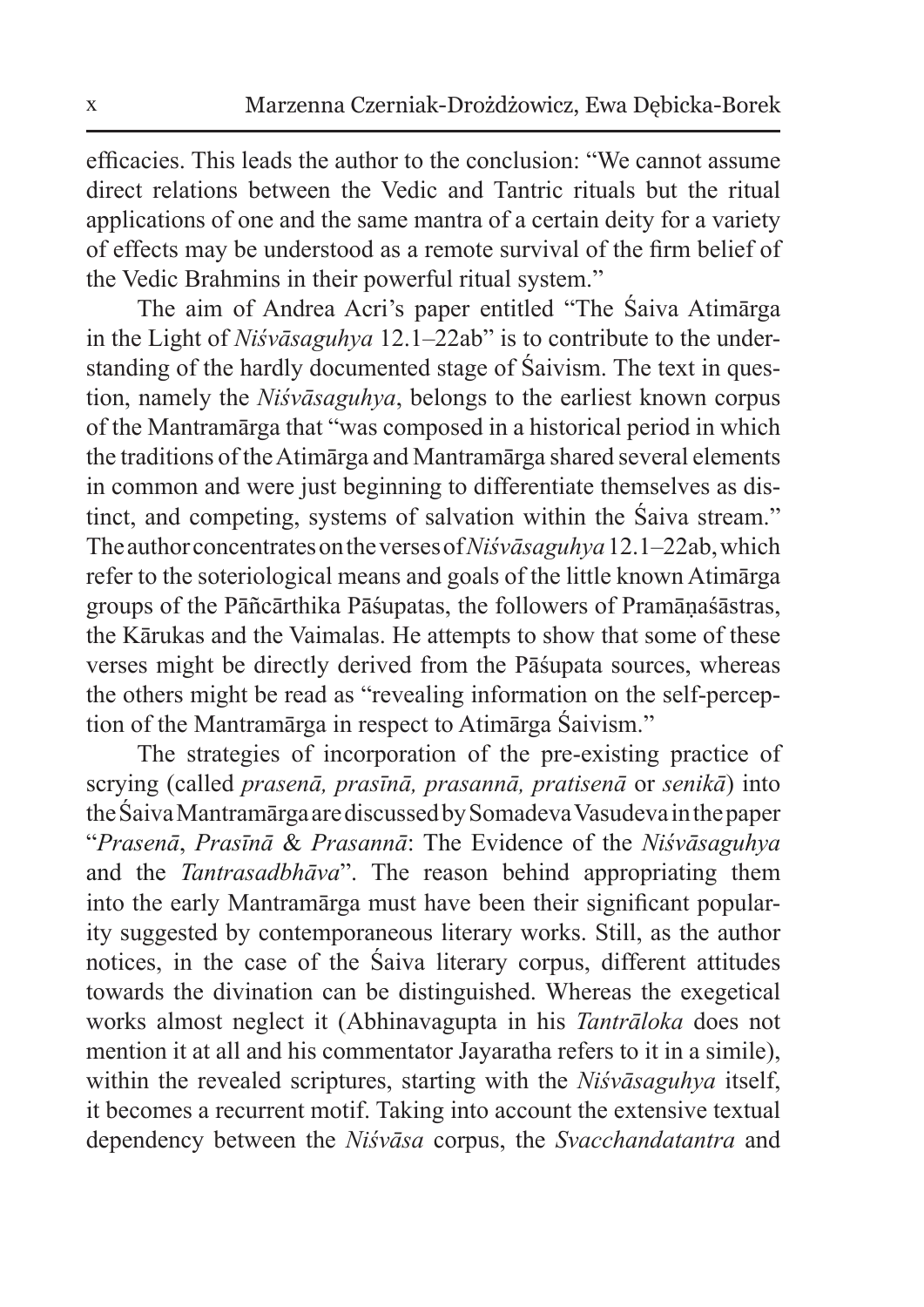the Trika's *Tantrasadbhāvatantra* demonstrated already by Sanderson, Vasudeva argues that despite sharing a supportive prognosticatory role in the ritual of initiation, we cannot "with the present evidence, establish a direct textual link between the *prasenā* material found in the *Niśvāsaguhya* and the *Tantrasadbhāvatantra*". In addition, since the *Svacchandatantra* does not mention the *prasenā*, it cannot be considered as an intermediate source of reappropriation of this particular practice to the new theoretical frames of the Mantramārga*.* 

Judith Törzsök's article entitled "Women in Early *Śākta* Tantras: *Dūtī*, *Yoginī* and *Sādhakī* " attempts at exploring "the role of actual flesh-and-blood women rather than various (divine or less divine) manifestations of 'the female'". The study is mainly based on the *Brahmayāmala* and the *Siddhayogeśvarīmata*, both texts forming the earliest stratum of the Saiva literature dated between the  $7<sup>th</sup>$ and the  $9<sup>th</sup>$  centuries. Three categories of women involved in ritualistic matters are discussed: 1) a female ritual partner called *dūtī/śakti,*  who plays a rather instrumental role in the ritual performed by a male *sādhaka*, 2) human *yoginī*s, namely women endowed with supernatural powers, who, if someone wants to acquire these powers, often become the object of ritual, 3) the least frequent female practitioner, called *sādhakī/yoginī/bhaginī/strī,* who is a female equivalent of a male *sādhaka*. Although, as the authoress remarks, the texts used by her cannot be treated as a serious source of historical and social data, they may suggest that, as far as *śākta* ritual is considered, the rights and roles of women were of some importance.

The paper entitled "On *yantra*s in Early Śaiva Tantras" by Csaba Kiss is devoted to exploring the changing pattern of the usage of the term *yantra* in the historical context of Śaivism. Basing his observations on the *Brahmayāmala* and other early Śaiva texts, Kiss notices that the association of a *yantra* with geometrical designes, so prevalent in the secondary literature on this subject, emerged gradually, most probably attested for the first time in the *Netratantra*. According to him, in the case of Śaiva literature, the initial usage and meaning of the term *yantra* was much wider than in later works. With time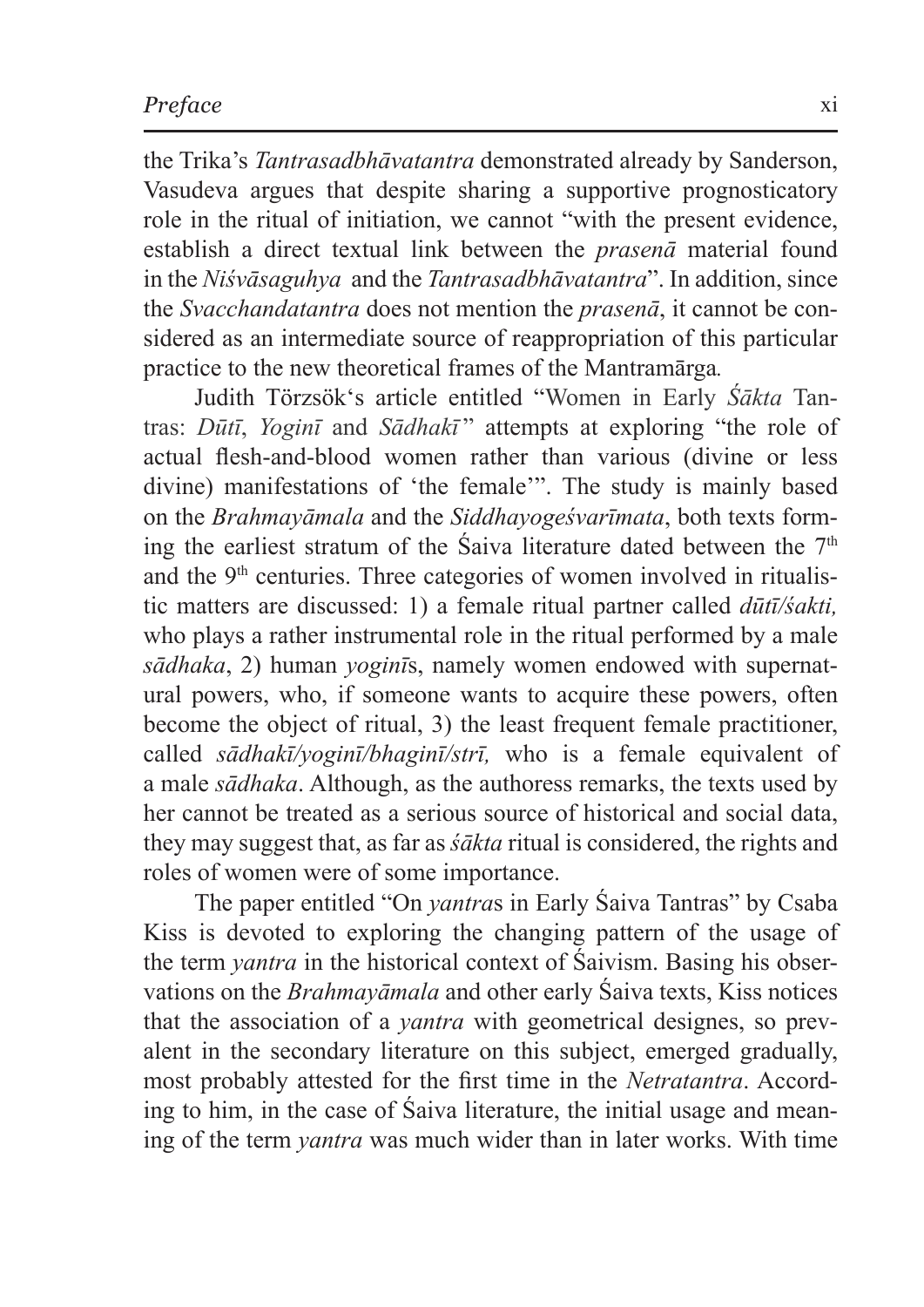passing, it started to connotate specific rituals aiming at acquisition of religious goals, and finally it was linked with rituals of black magic involving transgressive substances, figurines of targeted people and *mantra*s inscribed on a birch-bark.

In his article entitled "Saiddhāntika *paddhati*s I. On Rāmanātha, theEarliest Southern Author of the Śaivasiddhānta of Whom Works Survive, and on Eleventh-century Revisions of the *Somaśambhupaddhati*", Dominic Goodall introduces the issue of the history of ritual manuals (*paddhati*). His main concern is the *Naṭarājapaddhati* authored by Rāmanātha (second half of the  $11<sup>th</sup>$  century), the earliest dated South Indian theologian of the Śaivasiddhānta whose works are still extant. This particular work survived in a single manuscript kept in a Śaiva monastery at Tiruvāvaṭuturai near Kumbhakonam. The comparative study reveals that despite much less elegant and polished form, the *Naṭarājapaddhati* might have been modeled on the *Somaśambhupaddhati*, an extremely important, often quoted and carefully written medieval Śaiva manual. Nevertheless, the close dates of the composition of both manuals and the stylistic "clumsiness" of the *Naṭarājapaddhati* provoke the discussion regarding the literary history of the South Indian Siddhānta. Goodall proposes the hypothesis that Rāmanātha might have had an access to the early, unimproved version of Somaśambhu's work, which would mean that its eleventh-century version circulated in several editions, different from the presently available one.

The regional context of the theory and practice of the ritual of a 'royal hunt' is the subject of S. A. S. Sarma's examination presented in the paper entitled "*Paḷḷivēṭṭa*, or the 'Royal Hunt', in Prescriptive Literature and in Present-day Practice in Kerala". The author studies several, usually religiously syncretic, Keralan manuals (*paddhati*) and compares their prescriptions with the actual present day practice of the 'royal hunt' (in Malayalam: *paḷḷivēṭṭa*) conducted in the Trivandrum Śrī Padmanābhasvāmī Temple and the Guruvāyūr Temple. As he notices, it seems that in the case of Kerala the description of this particular ritual was introduced by Nārāyaṇa in his *Tantrasamuccaya*,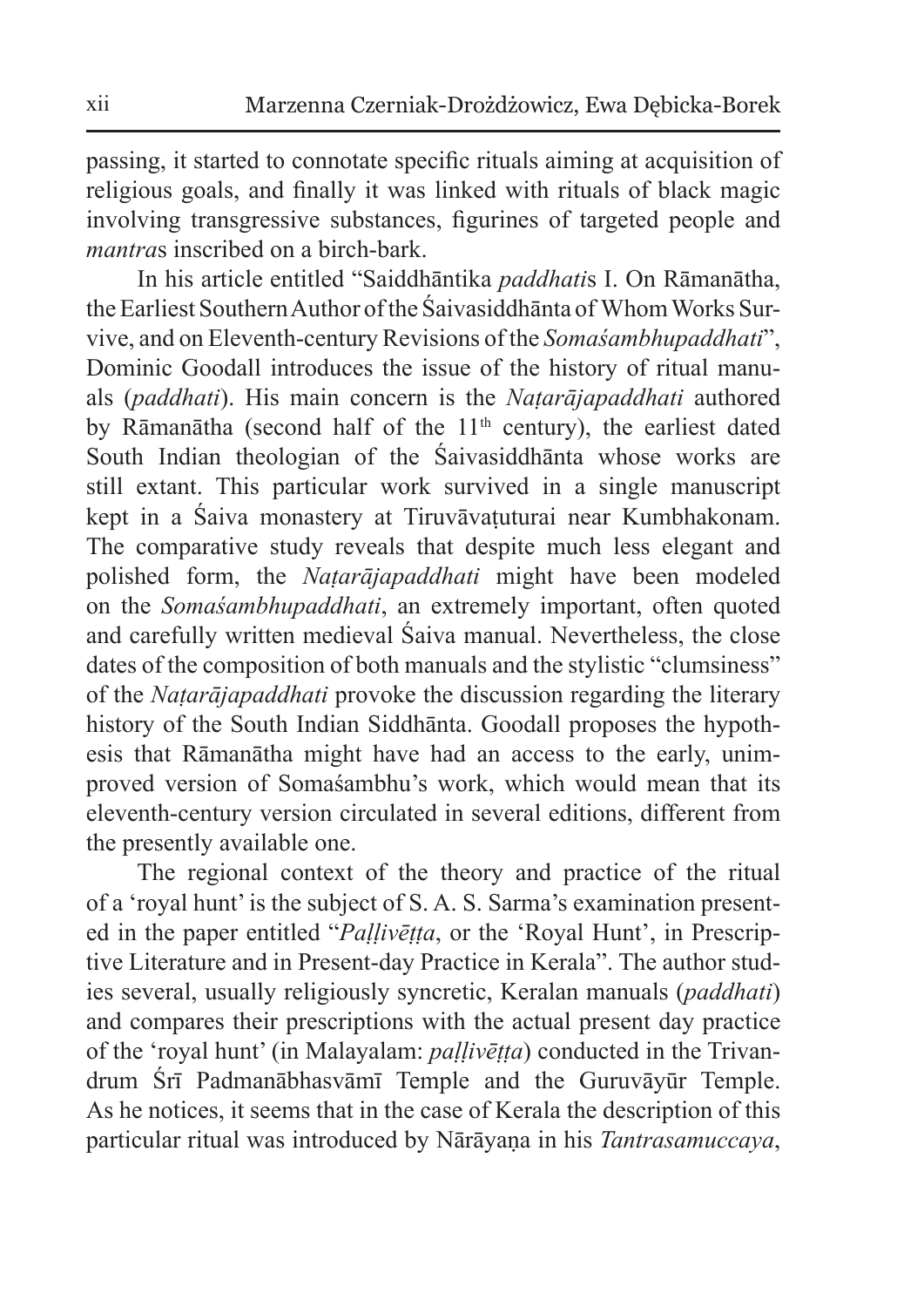where it is shown as an integral part of the great annual festival (*mahotsava*). Taking into consideration such factors as the etymology of the term *paḷḷivēṭṭa* (*paḷḷi* in Malayalam language means 'anything related to royalty'), the performance of the 'royal hunt' just before the ceremonial bath, and considering hunting as a pleasurable activity of the king by Sanskrit authors, Sarma observes: "thus, even though, we do not find a clear relationship between the '*paḷḷivēṭṭa'* and royal consecration rituals, the hunt may be viewed as a pastime of the Lord, when He is compared to an emperor". Still, as Sarma concludes, although the *paddhati*s were composed for the purpose of guiding the temple priests, even in Kerala itself the practice of the royal hunt does not always follow their prescriptions in detail: certain ritual elements are adjusted to the local needs, others are omitted or, on the contrary, stressed.

The main issue of T. Ganesan's paper entitled "Lesser Known Śaiva Initiations: Critical Edition of *Vijñānadīkṣā* Chapter of the Hitherto Unpublished *Acintyaviśvasādākhyāgama*, One of the Āgamas of the Śaivasiddhānta Tradition and Its Brief Presentation" is the text believed to be an *upāgama* of the *Cintyāgama*, which served asthe source of authority for the authors of numerous ritual manuals and compilations. Besides supplying the critical edition of its *Vijñānadīkṣā* chapter, Ganesan briefly presents the hardly ever discussed Śaiva initiations (*dīkṣā*) attested there. Having explained the general concept of initiatory system in the context of the Śaivasiddhānta tradition, he focuses upon three less attested types of initiation, namely *jñāna*-, *yoga*- and *vijñānadīkṣā*, out of which the last two seem to be unique for the *Acintyaviśvasādākhyāgama.* 

The article authored by R. Sathyanarayanan, entitled "Five Great Sins (*Mahāpātaka*s) with Special Reference to Śaiva Siddhānta", regards the methods of the expiatory procedures (*prāyaścitta*) as attested by the Smārta and Śaivasiddhānta sources. Having discussed the general features of the *prāyaścitta* as well as different typologies of the deeds that are subjected to expiations, the author demonstrates that there are also significant differences in the treatment of reparatory rites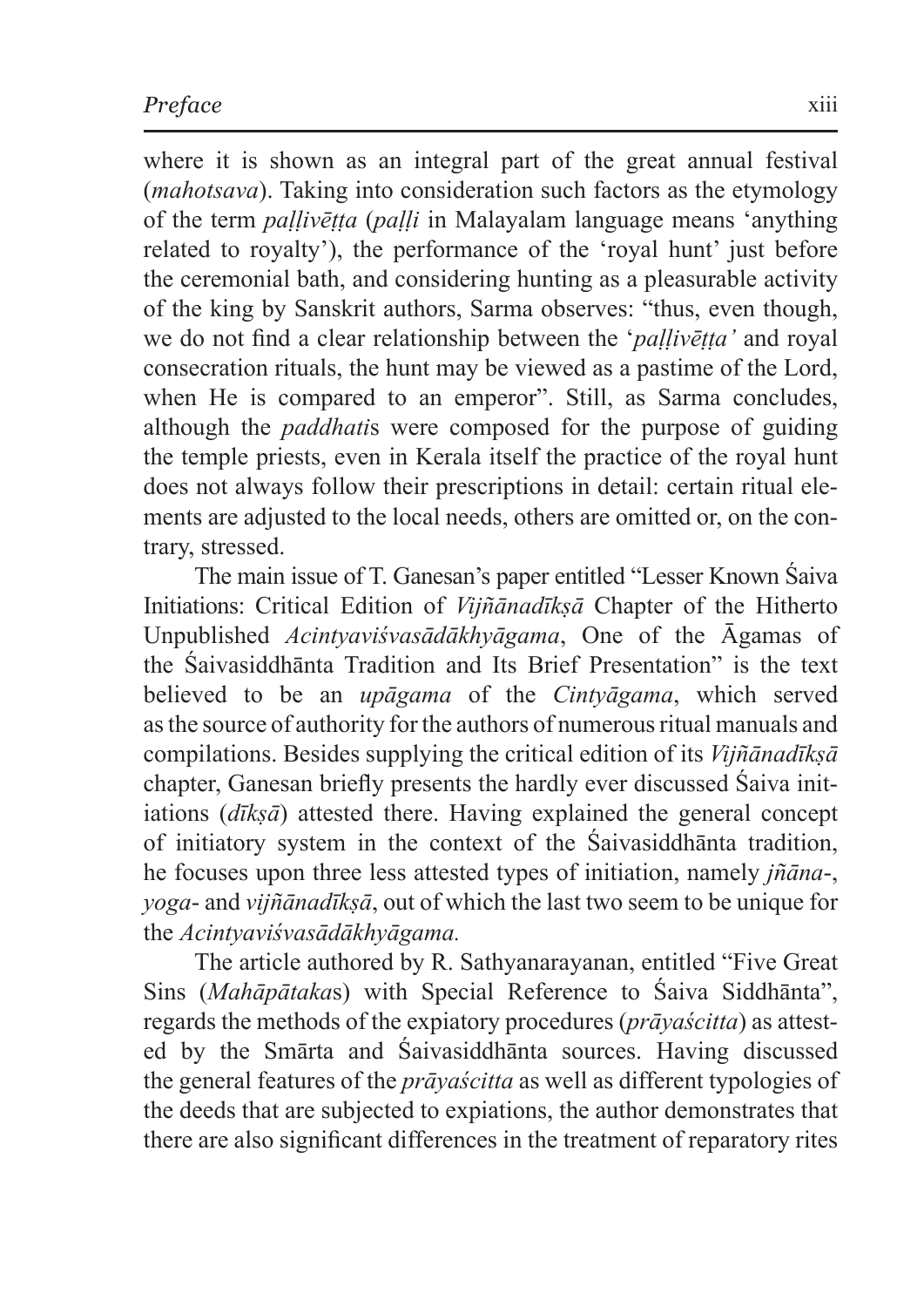as far as the *smṛti* and Śaiva literatures are considered. For example, whereas the former prescribes for this sake various methods of fasting and recitation of Vedic passages, the latter recommends the worship of *maṇḍala*s, *yantra*s, *cakra*s etc. with the help of such seed-*mantra*s as the five Brahma-*mantra*s. Also the attitude towards the expiation for the five great sins (*mahāpātaka*) is not the same: although in the context of Vedic sources they seem inexpiable, both Śaiva *āgama*s and the *Prāyaścittasamuccaya* allow a sinner to purify, provided he committed the sins unintentionally.

The main concern of Ewa Dębicka-Borek's paper entitled "How to Realize the Four Goals of Life by Means of *mantra*?" are the motives and strategies of the conceptualization of the four human goals, namely *dharma*, *artha*, *kāma* and *moksa*, in the terms of the Vaisnava Pāñcarātra Tantric practice. For this sake the authoress examines the early layer of the Pāñcarātra literature, mainly the selected passages of the *Sātvatasaṃhitā*, which quite contrary to the later *saṃhitā*s contains an extensive section dealing with magical rites. In its context, the consecutive *puruṣārtha*s might be realized in a totally ritualistic way: they are achieved according to a wish with a help of supernatural powers (*siddhi*) acquired out of mastering the particular *mantra*, in this case the *mantra* of Narasiṃha. It seems, therefore, that from this point of view the *puruṣārtha*-rites provide the people who were not able to realize the four goals in a traditional way, namely in the course of their life, with a quick method of their fulfillment.

In her paper entitled "When Gods Get Broken—the Theory and Practice of the *jīrṇoddhāra* and *navīkaraṇa* in the Pāñcarātrika Sources", Marzenna Czerniak-Drożdżowicz discusses the issue of renovation and replacement of images and temples. This problem, already treated in the *vedāṅga*s*, śilpa*- and *vāstuśāstra*s as well as *purāṇa*s, acquires a new dimension in the context of the Vaisnava Pāñcarātra. As the author points out, the Pāñcarātrika concept of the five modes of a god's existence, where one of them, i.e. *arcāvatāra,* is regarded to be his real presence in the earthly representations, enables the intimate relation between the god and his devotees. Yet, the permanent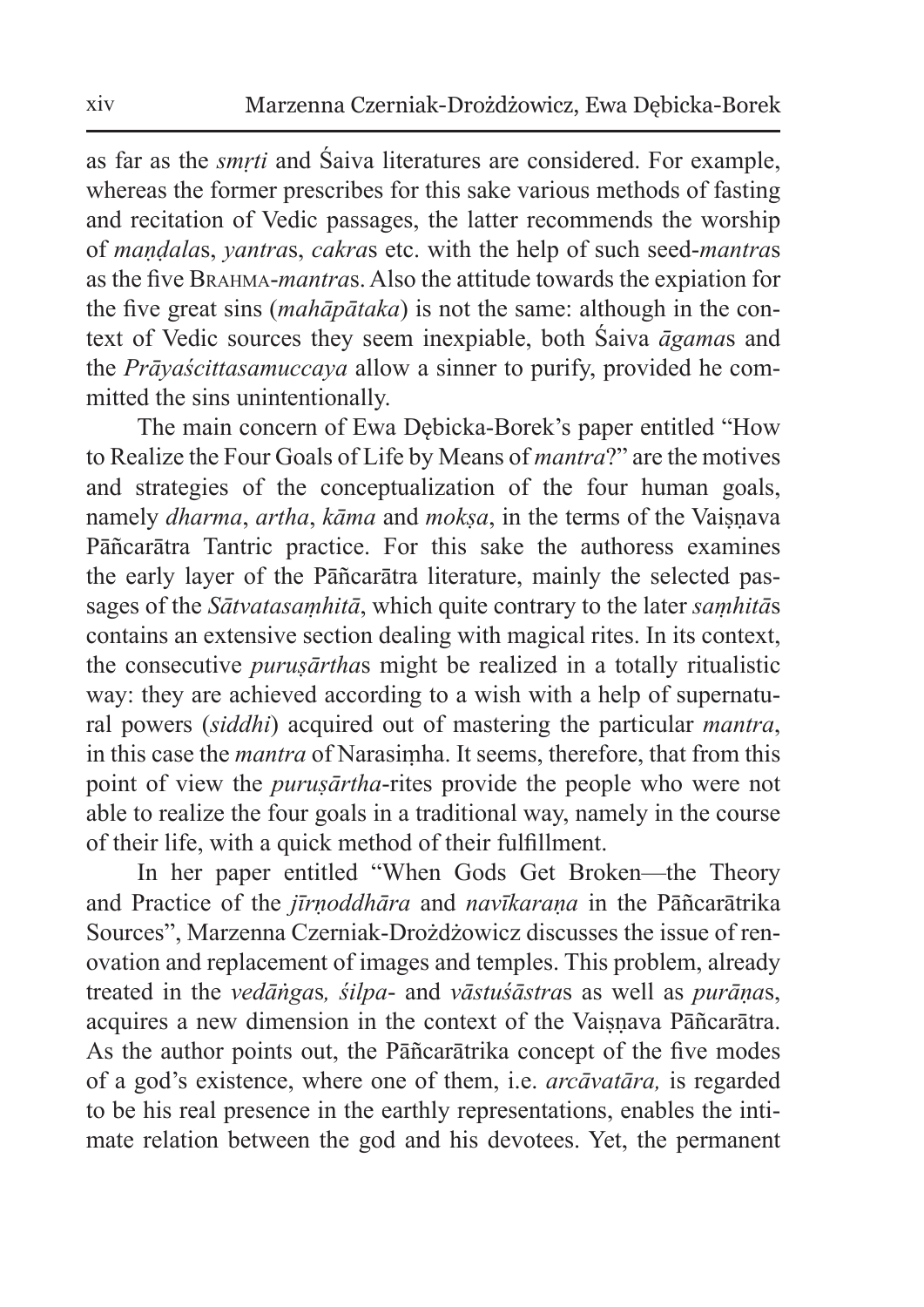presence of the god might be endangered by the imperfection of his image or the temple he resides in, caused usually either by damage or impurity, and therefore the techniques of dealing with such a spoilt structure have to be secured. Having discussed some terminological problems considering the term *jīrṇoddhāra* (usually translated as 'reconstruction of the damaged') and *navīkarana* (literally: 'making anew/ renovation'), Czerniak-Drożdżowicz quotes and analyses the relevant Pāñcarātrika sources presenting different aspects of broadly-understood renovation: the causes of damages, different treatment of various images and temples according to their origin and particular procedures regarding purifying, renovation or replacing of the damaged images.

The point of departure for the paper of Marion Rastelli, entitled "*Sandhyā* Worship in the 14<sup>th</sup> Century Pāñcarātra: Theory and Practice?", is a passage found in Veṅkaṭanātha's *Pāñcarātrarakṣā*, which says that while performing the *sandhyā*, the Pāñcarātrin is not obliged to follow the *saṃhitā*s of Pāñcarātra, but can follow the prescriptions of the Vedic Sūtras instead. Given that Veṅkatanātha devoted the whole first chapter of his work to show that the *saṃhitā*s of Pañcarātra do not contradict the Vedic texts, this particular statement seems ambiguous, even though the author himself gives three reasons for such a possibility: 1) most *saṃhitā*s are lost, 2) no Pañcarātra tradition teaches or follows *sandhyā* prescriptions properly, 3) prescriptions of the Vedic Sūtras fulfil the requirements of the *saṃhitā*s. Posing such questions as whether the Pāñcarātra Saṃhitās' prescriptions for the *sandhyā* rites were pure theory at his time? and "what is actually the difference between the Pāñcarātric and the Vedic orthodox manner of *sandhyā* worship?", Rastelli compares and analyses the performance of *sandhyā* as presented by Veṅkaṭanātha himself as well as prescriptions from Vedic Sūtras and from the *saṃhitā*s of Pāñcarātra.

To conclude, the contributors to the present volume of *Cracow Indological Studies* address many crucial issues referring to the Śaiva and Vaiṣṇava traditions. They present a manifold spectrum of topics, a fact that resulted in the collection of articles showing the unique